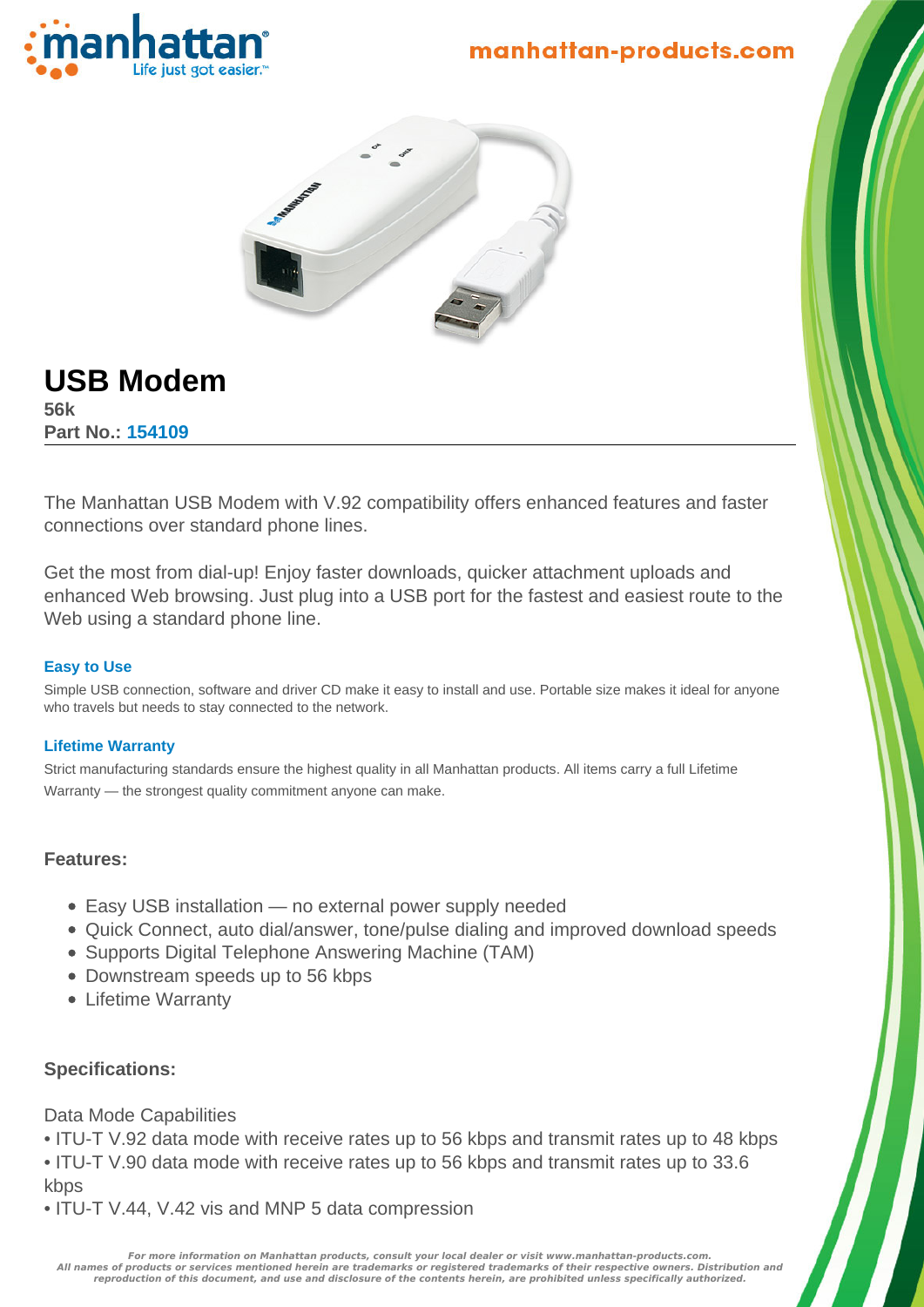

- ITU-T V.42 LAPM and MNP 2.4 error correction
- ITU-T v.34, V.32bis, V.32, V.23, V.22bis, V.22, V.21; Bell 212A and Bell 103

# FAX Mode Capabilities

- Fax mode with send and receive rates up to 14.4 kbps
- ITU-T V.17, V.29, V.27 ter and V.21 channel 2
- EIA/TIA 578 Fax Class 1 or T.31 Fax Class 1.0 commands

## TAM

- 8-bit U-Law/A-Law coding (G.711) and 8-bit/16-bit linear coding; 8 kHz sample rate
- TAM supports with concurrent DTFM Detect, Ring Detect and Caller ID

# Caller ID

- Caller ID detect
- On-Hook Caller ID detection
- Off-Hook Call Waiting, Caller ID detection during data mode in V.92, V.90, V.34, V.32
- Hardware-based modem controller and DSP

# **Hardware**

- RJ11 port
- USB A-type male connection
- Weight: 31.2 g (1.1 oz.)
- Dimensions: 178 x 25.5 x 19 mm (7 x 1 x 0.75 in.)

Operating System Requirements

• Windows 2000/XP/Vista/7/8 Linux compatible

Package contents:

- USB Modem
- User manual and driver CD included